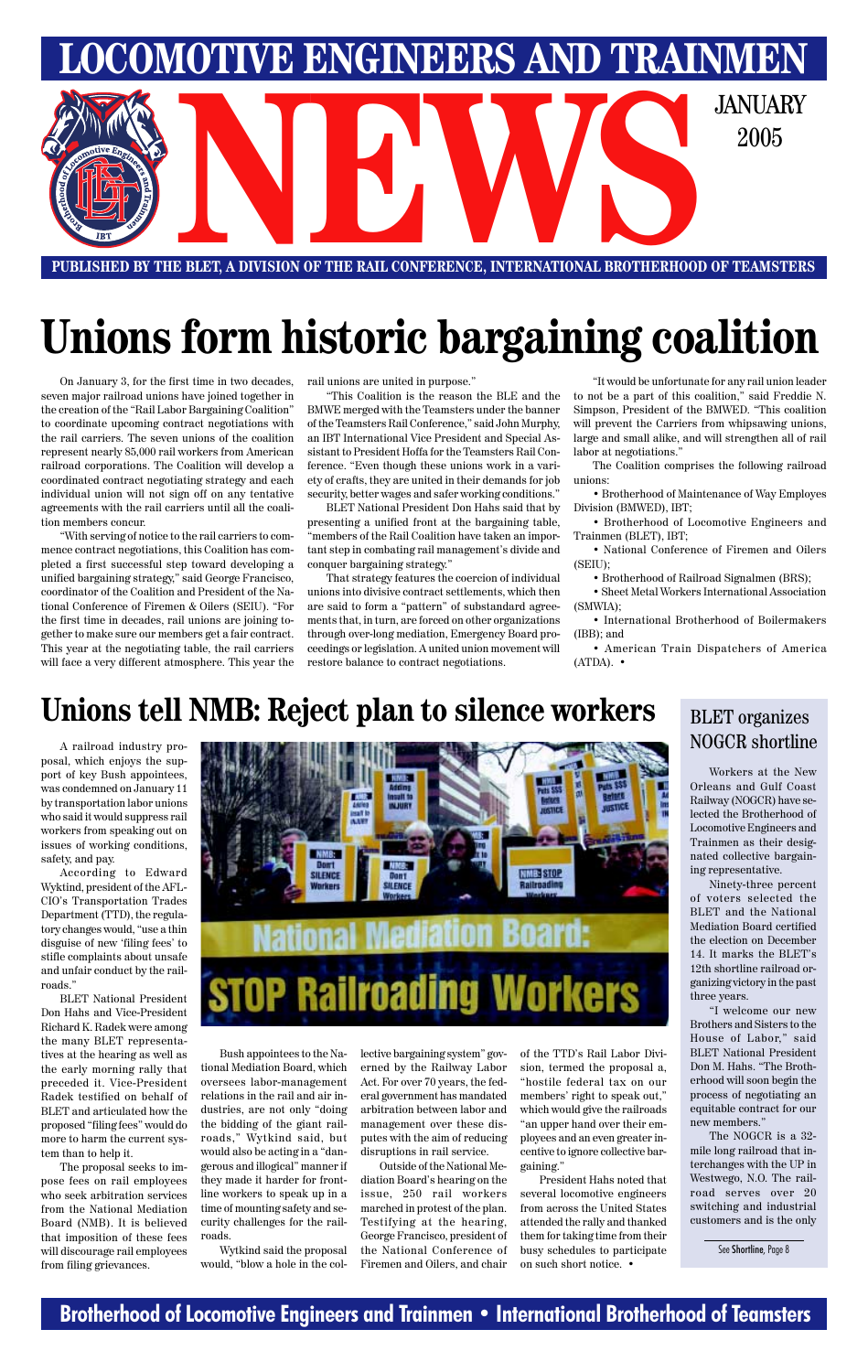## **BLET SCHOLARSHIP DIRECTORY**

## **Railroad Craft Scholarship Foundation deadline is May 1**

The Eastern Union Meeting Association awards one \$2,000 Robert Pentland Memorial Scholarship and several other \$1,000 scholarships each year based on academic excellence and financial need. Only children of members (living or deceased) belonging to divisions participating in the EUMA are eligible to apply. Division must be square on the books for the child to qualify. States represented in EUMA are Connecticut, Delaware, Illinois, Indiana, Maine, Maryland, Massachusetts, Michigan, New Hampshire, New Jersey, New York, Ohio, Pennsylvania, Vermont, Washington D.C., and West Virgina.

This year's deadline is June 15. Send completed applications to:

**Gary J. Brink, EUMA Sec.-Treas. 12 Kellogg Ave. Port Jervis, NY 12771** Applications are on the BLET website at: http://www.ble-t.org/pr/pdf/eumasch.pdf

The Southeastern Meeting Association (SMA) Scholarship Committee annually awards the Geiger-Brendle Scholarships to children of active or retired BLET members whose divisions participate in SMA.

Check with your division secretary-treasurer to ensure your division participates. In general, the SMA includes divisions located in states east of the Mississippi River, and south of the Ohio River and the Mason-Dixon Line.

The SMA scholarship application deadline varies from year to year.

Winners are usually selected at the SMA's annual business meeting held during the convention, which will be June 12-17, 2005.

For an application, see your division officers or write:

**Ronald L. Perkins SMA Sec.-Treas. 505 Chautauqua Avenue Portsmouth, VA 23707**

The Southwestern Convention Meeting (SWCM) awards approximately two dozen scholarships annually based on academic achievement and financial need.

Applicants must be the child of an active, retired or deceased BLET member whose division belongs to the Southwestern Convention Meeting. Applicants must be accepted for admission to an accredited college, university or institution of higher learning. Only divisions belonging to the SWCM are eligible.

SWCM application forms can be filled out on your computer screen with the interactive PDF form available on the BLET website. Deadline is August 1, 2005. Divisions must have paid their annual SWCM convention dues for applicants from their Division to be eligible.

**Instructions:** http://www.ble-t.org/pr/swcmsch.asp **Interactive PDF application form:** http://www.ble-t.org/pdf/swcmapp.pdf

#### SMA Scholarships SWCM Scholarships EUMA Scholarships

BLET Divisions offer assistance

• **BLET Division 269 (Jamaica, Long Island, N.Y.)** offers two \$500 scholarships to the children of BLET members who are already enrolled in college. Participation is limited to members of Division 269 only.

Winners are picked at random at the division's Christmas party. For details, watch your Division 269 newsletter or contact Division President Doug Willox at (516) 932-7130.

• **Two \$250 scholarships are available to children of BLET members in Division 57 (Boston, Mass.).**

The scholarships are awarded to college-bound high school seniors, and will be awarded based on their score on a labor history exam, administered by the Massachusetts AFL-CIO, said Walter H. Nutter of Division 57.

By taking the exam, students also become eligible for eight more scholar-

ships through the Massachusetts AFL-CIO. While the Division 57 scholarship is limited to children of that division's members, the general Massachusetts AFL-CIO scholarship competition is open to children of all BLET members living in Massachusetts. Deadline for these scholarships is early December. For further details, contact Brother

Nutter at: 114 Bullard Road, Oakham, Mass., 01068, phone: (508) 259-9957, or: whnutter@yahoo.com.

• **BLET Division 11 (New York, N.Y.)** awards a one-time \$500 scholarship annually to a child of any active member of Division 11 who pays local dues each month. Children who win are not eligible again. The deadline is the Division's June meeting. For details, contact Division 11 ST J.J. Raia, at 20 East Dr., Edison, N.J. 08820, (732) 396- 9076, or email: jjraia@yahoo.com. •

#### BR&CF sets March 1 deadline for

### Luther G. Smith scholarships

The Brotherhood's Relief and Compensation Fund (BR&CF) sponsors the Luther G. Smith Scholarship Program. Applications are available to the children, stepchildren and adopted children, age 27 and younger, of active BR&CF members who are in "Good and Regular Standing," as defined by the BR&CF Constitution.

Financial aid is provided to winners of the Luther G. Smith Scholarships for so long as they maintain continuous post-secondary education at an academic level of not less than 3.0 (4.0 scale), or the equivalent, until they achieve the degree level sought at the time of the initial scholarship award. Aid is provided

to awardees for the period in which they would normally be expected to complete their degree, not to exceed four years.

BR&CF President R.J. Myers reports that the deadline for receipt of applications and the required documentation is March 1, 2005.

If you have any questions, please contact Nita Saultz of the BR&CF at (800) 233-7080. For more details, you can visit the BR&CF website at www.brcf.org, or write:

> **Brotherhood's Relief & Compensation Fund 2150 Linglestown Road Harrisburg, PA 17110**

The Railroad Craft Scholarship Foundation (formerly known as the Joint Craft Scholarship) is available through the Brotherhood of Locomotive Engineers and Trainmen to collegebound children of all railroad operating crafts.

"To my knowledge this is the first scholarship program that covers all craft lines and is available on any railroad," said Brother John D. Mullen, a member of BLET Division 500 (Cleburne, Texas).

The scholarships are available to children of employees working on any railroad represented by any railroad union currently covered under the Federal Employers' Liability Act. It provides financial aid to children of active, retired, or deceased railroad employees who would be unable to attend college without financial assistance.

Established in 1995 by Brother Mullen and other dedicated BLET members, the Railroad Craft Scholarship Foundation has awarded dozens of

scholarships over the past eight years.

Intended to provide financial assistance to children who otherwise wouldn't be able to attend college, the scholarship offers several awards ranging from \$500 to \$1,000.

"There are no stipulations if you are already attending college or are just starting out," Mullen said. "The Committee focuses more on the applicant's financial need rather than his or her academic performance."

ceived by May 1, 2005. Applications will be reviewed and award winners determined by the Railroad Crafts Scholarship Foundation's Board of Directors at their annual meeting held in May of each year. For an application packet, please write or call:

Completed applications must be re-e-mail: jdmullen54@sbcglobal.net **John D. Mullen Railroad Craft Scholarship Foundation 2609 S. Chase Burleson, Texas 76028**

Thanks to the generosity and hard work of many people, including its Board of Directors, the Midwest Rail Craft Scholarship Foundation (MWRCSF) was able to help 28 children of railroaders from many crafts and union affiliations with their educational expenses during the current calendar school year.

The Foundation, founded in 2004,

is led by a diverse Board of Directors representing several different railroads and labor unions.

"We felt that the support we had seen, especially in the Midwest, prompted us to ensure that the children of all railroad crafts and backgrounds be rewarded," said Greg Shy, President of MWRCSF. "We have become incorporated in Minnesota, Iowa, Nebraska,

Illinois, Missouri, Oklahoma, Texas and Arkansas. Our objective is to concentrate the scholarship applicants geographically in correspondence to the enormous support we have had from railroad workers in these states.

"We also have enlisted the aid of railroad management and all labor from Midwest railroads to ensure that all crafts will be represented. This is a great opportunity for those railroad families in need of financial support for the higher education of their children."

The vast majority of the monies acquired for these scholarships comes from annual golf tournaments, contributions and sponsorships. The Foundation sponsors an annual Kansas City Golf Tourney, which will be held on July 10 and 11, 2005, at the Hidden Valley Golf Course in Lawson, Mo. In addition, the second annual Lincoln, Neb., Tourney will be held in September (date to be determined).

Please use the scholarship application on the BLET website. Fill it out electronically, print it, attach the proper signatures and mail it to the enclosed address. The deadline for receiving applications is June 15, 2005.

http://www.ble-t.org/pr/pdf/ MWRCSFApplication05.pdf •

Midwest Rail Craft Scholarship assisted 28 students in 2004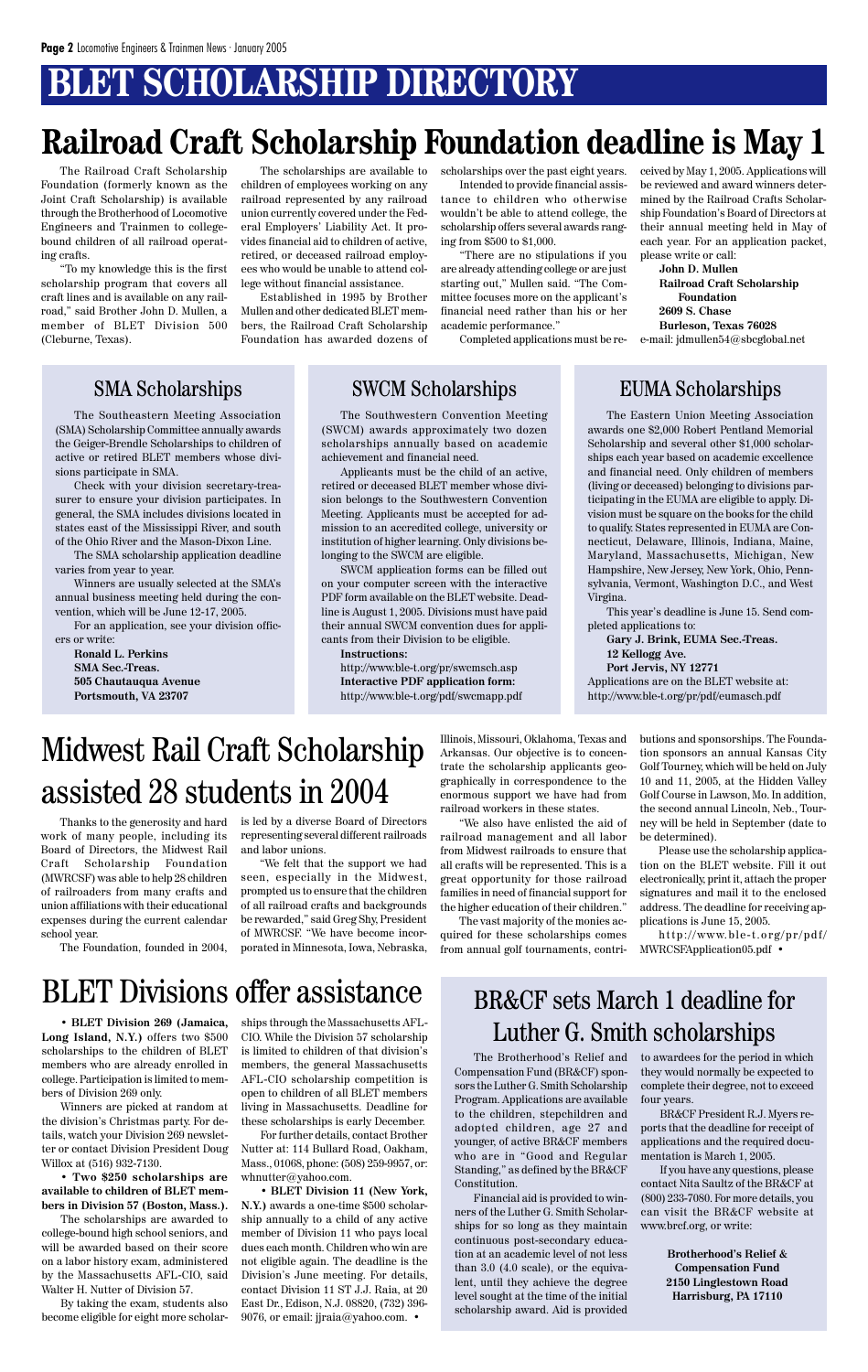## **BLET SCHOLARSHIP DIRECTORY**

In addition to the scholarships offered by the BLET, railroads also offer college scholarships to railroad workers and their children.

**The Burlington Northern Santa Fe Foundation Scholarship Program** will begin accepting requests for applications Jan. 1, 2005. The program will award 35 scholarships, \$2,500 each, for the 2005-2006 academic school year. The program is available to current high school seniors who are the dependent sons, daughters or stepchildren of full-time BNSF employees or retired, disabled or deceased employees of BNSF or its predecessor companies. Applicants must submit an application postmarked no later than April 1, 2005. A direct Web site link is available again this year so applicants can electronically fill out an application request. To obtain an application and descriptive brochure, please complete and return the application request form by

March 1, 2005. As in the past, you may request an application starting Jan. 1, 2005, by either mailing or faxing in the request. Now, you may also request an application or apply directly online by accessing the following website: http:// www.scholarshipadministrators.net and follow the instructions. You will be asked to use the access code BNSF.

Or you can request information and an application by mail:

#### **Scholarship Program Administrators**

**P.O. Box 23737 Nashville, Tenn., 37202-3737 Phone: (615) 320-3149 ext. 106 Fax: (615) 523-7100**

**The Norfolk Southern Scholarship Program** gives eight four-year scholarships. National Merit Scholarship Corp. — an independent, nonprofit organization — administers the



We provide a range of services designed to help you build upon your education and job skills training. Visit www.unionplus.org/education to find out how.



The BLET's California State Legislative Board offers scholarships each year to a graduating senior who will attend college, trade or vocational school in the coming year.

The applicant's parent or guardian must be a BLET member in good standing and in a Division represented by the California State Legislative Board.

Last year, the Board offered a \$1,000 scholarship.

Applications are available on the Board's website, http:// www.calslb.com

All applications should be mailed to the home office address: **California State Legislative Board, BLET/IBT 610 Auburn Ravine Rd. Suite C Auburn, CA 95603**

#### Scholarships for California members available from CSLB

## **BNSF, NS, CSX offer scholarships, financial assistance**

program. To compete for the scholarships, students must take the Preliminary Scholastic Aptitude Test/National Merit Scholarship Qualifying Test (PSAT/NMSQT) during October of their junior year. Students should contact their principals or counselors to arrange to take the test. The deadline for completing the form is December 31.

Applications for the NS scholarships can be obtained by writing: **Norfolk Southern Vice President Human Resources Three Commercial Place Norfolk, Va. 23510-2191 Applications are also available by email: lisa.leblanc@nscorp.com**

**The CSX Scholarship Program** provides 120 scholarships of \$2,500 each to assist children of employees with undergraduate expenses at an accredited college or university. Scholarships are awarded for one year only, but recipients are encouraged to apply again for subsequent years. The deadline for applications is May 1.

To be eligible, a student must: have at least one parent who has been an employee of CSX Corporation or an affiliate for a minimum of one year. (If the parent is retired, furloughed, or deceased, he or she must have been an employee for a minimum of 10 years); be under the age of 24 and unmarried;

be attending or planning to attend an accredited college or university at the undergraduate level; and have a grade point average of 3.0 or above.

Winners will be selected on a purely mathematical basis using financial need as indicated by the Free Application for Federal Student Aid (FAFSA) Family Contribution (50%), SAT scores (25%), and grade point average (25%).

For an application form and a brochure explaining the program, contact:

**CSX Corporation Scholarship Service P. O. Box 5151 Richmond, VA 23220-8151**

The Grand International Auxiliary (GIA) to the BLET offers \$1,000 scholarships annually to help the children of BLET and GIA members realize their goals in life.

There are two very strict guidelines that must be met in order to be eligible. First, the applicant must be a son or daughter of both a GIA and BLET member (living or deceased), with each being a member for two years.

Second, the applicant must be enrolled or accepted for enrollment in an accredited university, college, or school of higher learning.

The GIA also offers a joint scholarship program for children of members participating in the International Western Convention (IWC). This covers Divisions, Auxiliaries and Members-at-Large in the following states and provinces: Arizona, California, Colorado, Idaho, Montana, Nevada, New Mexico, Oregon, Utah, Washington, Wyoming, Alberta, British Columbia, Manitoba,

# **Applications due April 1 for GIA, joint GIA-IWC-EUMA scholarships**

Saskatchewan, and portions of northern Ontario (such as Thunder Bay and Sioux Lookout). Applicants for the GIA-IWC scholarship must have a parent participating in the IWC.

The GIA also administers a joint scholarship program for children of members participating in the Eastern Union Meeting Association (EUMA). This covers Divisions, Auxiliaries and Members-at-Large in the following states: Connecticut, Delaware, Illinois, Indiana, Maine, Maryland, Massachusetts, Michigan, New Hampshire, New Jersey, New York, Ohio, Pennsylvania, Vermont, Washington D.C., and West Virginia. Applicants for the GIA-EUMA scholarship must have a parent participating in the EUMA.

In order to continue to be eligible for the GIA-IWC-EUMA scholarship beyond the first quarter and/or semester, the recipient must maintain satisfactory academic status. If the applicant is a graduate student or returning to school as a sophomore, junior or senior, he or she must have a 3.0 grade point average or better to be considered. Finally, the applicant must have been accepted to an accredited school. Deadline for the GIA as well as the IWC-EUMA joint scholarships must be submitted by April 1, 2005. Late applications will not be considered.

GIA Scholarship application forms are available on the GIA website at: http://mywebpages.comcast.net/ mmgrotzinger.

In addition to the application form, the GIA website provides scholarship applicants with more detailed instructions on the application process. To submit an application, simply download, print and complete the forms.

Mail completed forms to: **Anita J. Caruso International Secretary 3341 S. 112th Street Omaha, NE 68144-4709 (402) 330-6348**

The Union Plus program awards scholarships in amounts ranging from \$500-\$4,000. This is a one-time cash award sent to individual winners for undergraduate study beginning in the fall of the same year. The deadline for the 2005 awards is January 31, 2005. To download the Union Plus Scholarship application (PDF), go to the Union Privilege website at: http:// www.unionprivilege.org. Members of unions participating in any Union Plus program, their spouses and their dependent children (foster children, step children, and any other child for whom the individual member provides greater than 50% of his or her support) can apply for a Union Plus Scholarship. (Participating union members from Puerto Rico, Canada, Guam and Virgin Islands and U.S. citizens are eligible.) Members do not have to purchase any Union Plus program prod-

#### **Union Plus<sup>®</sup> Education Services**

#### **Reach your dreams of higher education**

uct or participate in any Union Plus programs to apply for the scholarships and scholarship are not based upon participation in a Union Plus program.

The individual must be accepted into an accredited college or university, community college or recognized technical or trade school at the time the award is issued. Graduate students are not eligible. Applicants for scholarships

are evaluated according to academic ability, social awareness, financial need and appreciation of labor.

In addition to Union Plus, various state and local AFL-CIO bodies fund scholarships for union members and their children.

For more information, go to the AFL-CIO website at: http:// www.aflcio.org.

### **Union Plus scholarships range from \$500-\$4,000**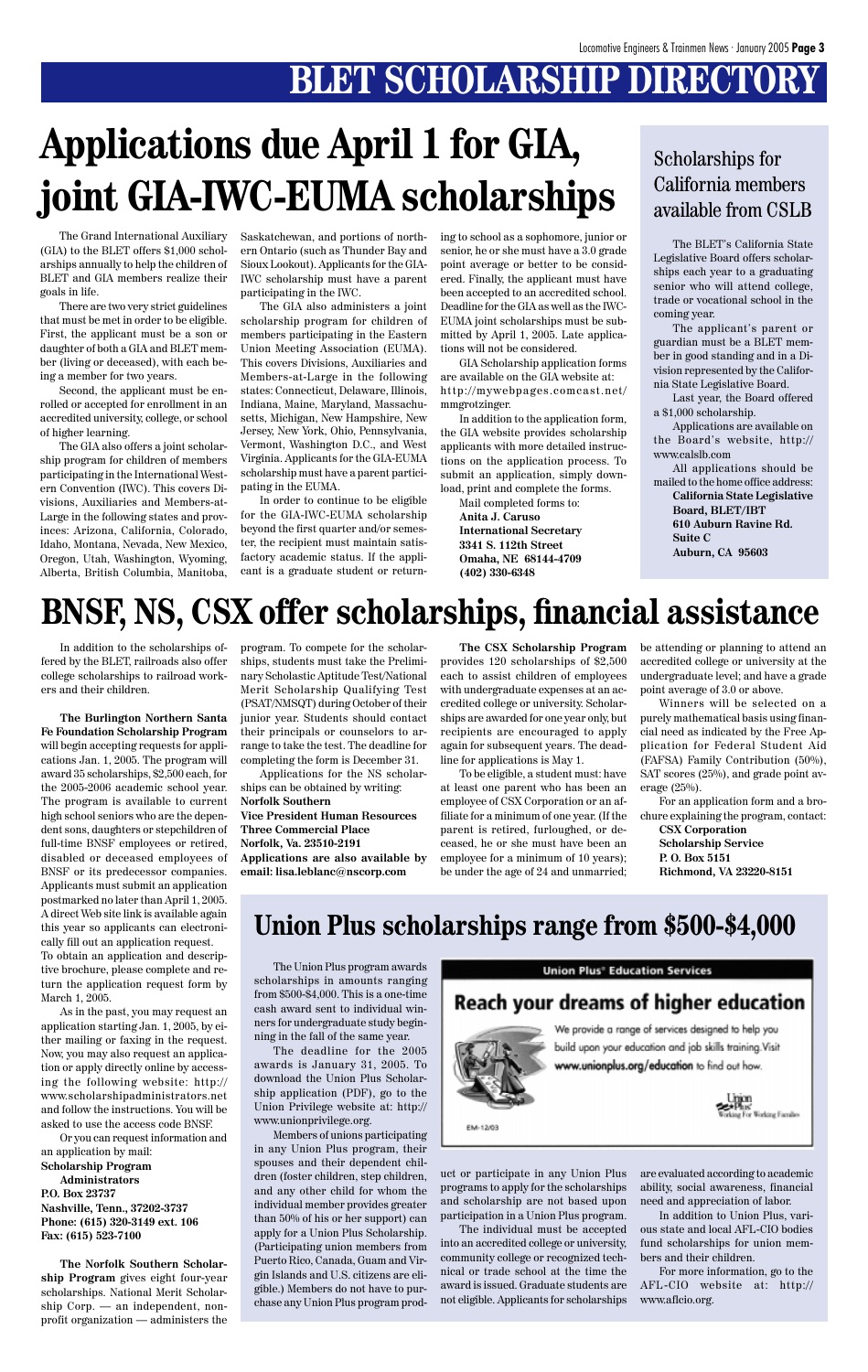## **BLET SCHOLARSHIP DIRECTORY**

The Franklin P. Greene Educational Loan Fund provides low-interest loans to help children of Brotherhood of Locomotive Engineers and Trainmen members pursue their academic goals.

The Franklin P. Greene Educational Loan Fund was established in 1956. Its foundation was stipulated in the will of Brother Greene, a member of BLET Division 266 (Gladstone, Mich.). Brother Greene left an estate in trust of the BLET with instructions that the funds be available for low-interest loans to children of U.S. locomotive engineers, living or deceased.

Brother Green was an engineer on the Soo Line from 1895 to 1940. Before his death at age 86, Brother Greene wrote Grand Chief Engineer Guy L. Brown of his intention to establish the educational loan fund.

"Everything I have I owe to the Brotherhood of Locomotive Engineers," he wrote. "And I want to take this means of showing my appreciation for what the organization has done for me."

Brother Greene's will stipulated

### **Franklin P. Greene Fund available to children of BLET members**

The BLET's Education and Training Department will conduct four Secretary-Treasurer Compliance Workshops this year prior to the March 31 deadline for filing Department of Labor reports.

The workshops will take place in Kansas City, San Francisco, Denver and

Chicago.

During the three-day sessions, members will learn proper record keeping techniques, computer applications, and minute-taking. They will also learn methods for filing various Department of Labor and Railroad Retirement reports, as well as Federal tax returns. A representative from the Department of Labor will be on hand to answer Secretary-Treasurer questions and have tips regarding the preparation of LM reports.

As most ST's already know, there are many changes to the filing of the reports this year, and all these changes will be gone over in class.

A major change came when the BLET National Division implemented a new Internet-based dues reporting and collection system on January 1, 2005. There will be an online demonstration

and conference call to the Cleveland office regarding this new system to help everyone in class become familiar with the new system.

Presenters will include Bill Walpert, BLET National Secretary-Treasurer; Dr. Elaine Reese, Director of Compliance; Ken Kroeger, BLET Special Rep & Coordinator of the Education & Training Department; and Bob Broka, Director of Records.

The BLET National Division pays the costs of books, equipment and tuition, while Secretary-Treasurers who attend are responsible for their transportation costs as well as their room and board.

Upon successful completion of the course, attendees will qualify for an \$86 per day stipend from the North American Railway Foundation. The stipends will be paid directly to the Secretary-Treasurer of the respective divisions.

Secretary-Treasurers will register for the 2005 workshops online through the BLE website at: http://www.blet.org/st .

The workshops will take place from February 6-9 at the Holiday Inn on the Plaza in Kansas City, Mo.; February 20-

## **Four Secretary-Treasurer Workshops announced for 2005**

BLET members are now eligible to participate in the James R. Hoffa Memorial Scholarship Fund. The parents or grandparents of applicants must belong to the Teamsters for at least 12 months in order to be eligible for a scholarship.

James R. Hoffa became a Teamster member in 1934 and served as General President for 14 years, and, in recognition of his tireless service to the Union and its members, was honored as General President Emeritus for life. At the November 1999 General Executive Board meeting, General Secretary-Treasurer C. Thomas Keegel presented a resolution to establish the new scholarship fund.

> • Chicago, Ill., March  $13-16$  — At Chicago City Center Holiday Inn Hotel, (312) 787-6100.

The Teamsters website describes the James R. Hoffa Memorial Scholarship Fund and outlines eligibility requirements and application procedures. This information is available at: http://www.teamster.org.

The deadline for applications is March 25, 2005.

One hundred scholarships will be awarded this program year. Applicants compete in one of the five geographic regions where the Teamster parent's local union is located.

Thirty-one of the awards total \$10,000 each.

These four-year scholarships are disbursed at the rate of \$2,500 per year and are renewable annually. Sixty-nine of the awards are one-time \$1,000 grants. These scholarships are disbursed to the college or university at the beginning of the recipient's freshman year.

Eligibility requirements and application procedures are the same for all awards. Recipients are selected by an impartial committee of university admissions and financial aid directors based on academic achievement, SAT/ACT scores, character, potential and financial need. We consider all applicants without regard to race, religion, gender, disability, or any other legally protected status.

#### **Guidelines**

The Scholarship Fund has established some guidelines to be used by students when deciding whether or not to apply to this program. Applicants should:

1. Rank in the top 15 percent of their high school class;

2. Have, or expect to have, excellent SAT or ACT scores; and

3. Demonstrate financial need.

Due to the highly competitive nature of the program and the large number of applicants, students should carefully consider these criteria before submitting an application.

After the BLET eligible student completes the application, it should be forwarded to: William C. Walpert, National Secretary-Treasurer, BLET, 1370 Ontario Street, Cleveland, OH 44113. The National Secretary-Treasurer's office will verify membership status and sign the application form. The completed form will then be sent directly to the James R. Hoffa Memorial Scholarship Fund for processing.

Additional information and application forms are available on the Teamsters website at: www.teamster.org, or by contacting the following:

**James R. Hoffa Memorial Scholarship Fund 25 Louisiana Avenue, NW Washington, DC 20001 Phone: (202) 624-8735 E-Mail: scholarship@teamster.org**

# **James R. Hoffa Memorial Scholarship Fund**

### Teamsters offer 31 awards that total \$10,000 and 69 \$1,000 grants to eligible students

that the parent of applicants must be a BLET member in good standing or must of have been in good standing at the time of his or her death.

Qualified applicants are asked to contact Jenny Berndt in the BLET Accounting Office at: (216) 241-2630, ext. 211 or berndt@ble-t.org, to request an application. •

23 at the Gateway Hotel San Francisco, Calif.; March 6-9 at the Four Points Denver Cherry Creek, Denver Colo.; and March 13-16 at the Holiday Inn City Centre in Chicago, Ill.

Members are responsible for making their reservations at the meetings in Kansas City, San Francisco, Denver and Chicago. Members must ask for the Brotherhood of Locomotive Engineers and Trainmen group rate when calling in order to secure a discounted room rate. Reservations can be made by calling:

• Kansas City, Mo., Feb. 6-9 — At the Holiday Inn on the Plaza, One East 45th St., (816) 753-7400.

• San Francisco, Calif., Feb. 20-23 — At Sheraton Gateway Hotel, San Francisco International Airport (650) 340-8500.

• Denver, Colo., March 6-9 — At Four Points by Sheraton Denver Cherry Creek, (303) 757-3341.

Registration for the 2005 workshops is on a first come, first served basis with class size limited to the first 25 who register through the BLET website. For more information, please contact Ken Kroeger at (216) 272-0986 or kroeger@ble-t.org. •

### **EDUCATION & TRAINING NEWS**

Training classes scheduled to assist STs with tax forms prior to IRS deadlines; Also, training for BLET Internet filing

#### **2005 Secretary-Treasurer Workshops**

**February 6-9, Kansas City, Mo.** — Holiday Inn on the Plaza, One East 45th Street, (816) 753-7400.

**February 20-23, San Francisco, Calif.** — Sheraton Gateway Hotel, San Francisco International Airport (650) 340-8500.

**March 6-9, Denver, Colo.** — Four Points by Sheraton Denver Cherry Creek, (303)

757-3341. **March 13-16, Chicago, Ill.** — Chicago City Center Holiday Inn Hotel, (312) 787- 6100.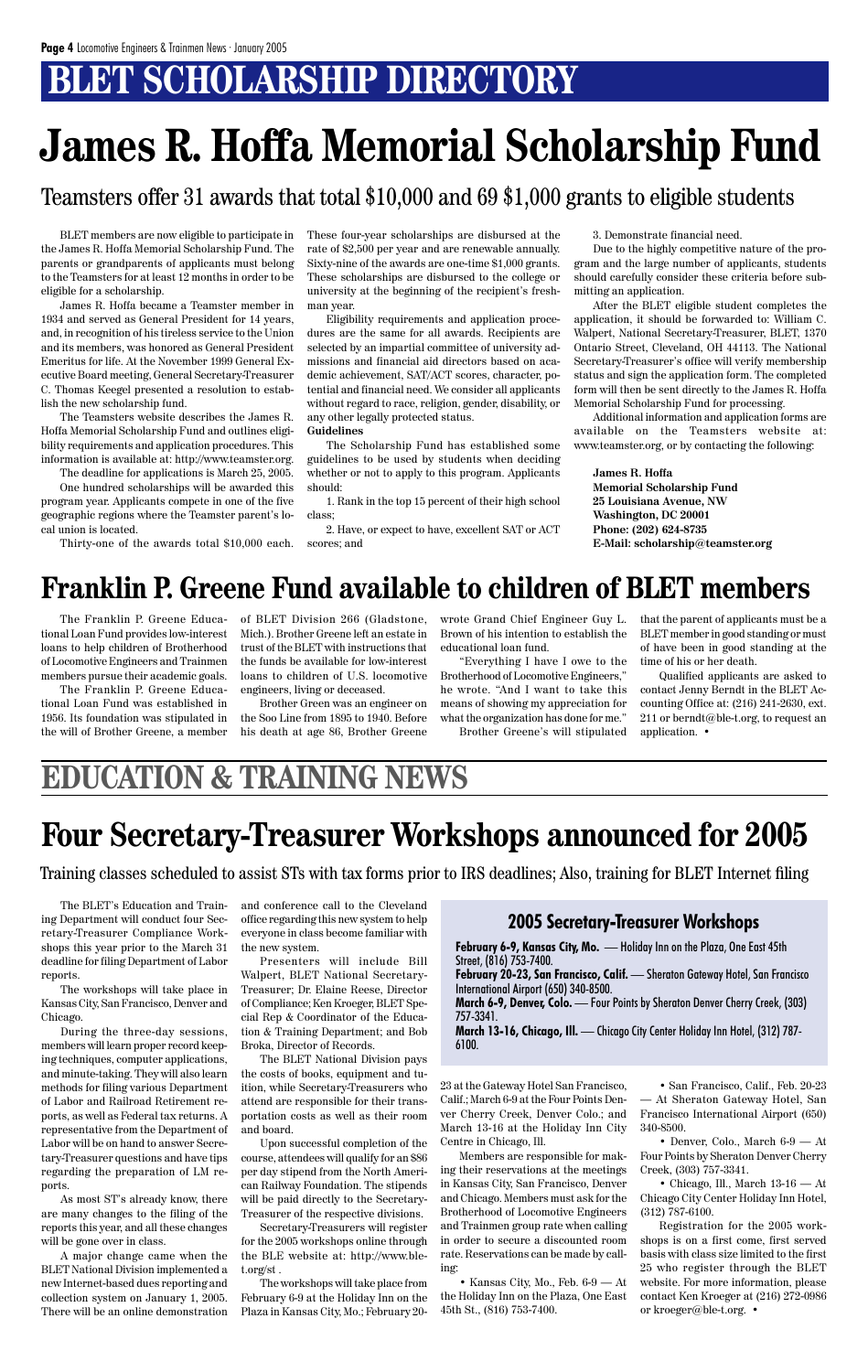## **BLET NEW**

### IN THE LINE OF DUTY **Christopher G. Seeling**

Brother Christopher G. Seeling, Secretary-Treasurer of BLET Division 85 (Columbia, S.C.), was killed on January 6 when his Norfolk Southern train collided with another train that was stopped in a siding. He was one of nine people to die in the accident.

A toxic cloud of chlorine gas was released as a result of the derailment, contributing to the deaths of seven people in the nearby area and injuring about 240 others. The accident happened in Graniteville, S.C., approximately 11 miles east of Augusta, Ga.

The train's conductor, William Wright, a UTU member, was hospitalized in critical condition after the accident, but his condition has been upgraded to stable.

Brother Seeling, 28, joined the BLET on March 1, 2001. He died from injuries sustained in the crash. All of the other deaths were a result of the inhalation of toxic chlorine gas fumes. Brother Seeling was not married and had no children. He is survived by his parents, his brother and his sister.

Brian McLaughlin, Local Chairman of Division 85, was one of Seeling's friends and co-workers. He described Brother Seeling as a hard working, dedicated railroader who was focused on safety.

"He was always smiling," Brother McLaughlin said. "He was a man of faith and a hard worker who took pride in his job. Chris always talked about safety. He really cared a lot about the men he worked with. He cared about their safety and cared about making sure everyone got home safe."

After a recent derailment in the area, Brother McLaughlin said Chris urged co-workers to "mind their Ps and Qs so you could go home to your family."

He said Brother Seeling will be missed by everyone.

"I will remember him as a fun loving guy who was always cracking jokes but also a man who talked about his faith and spirituality. He was sincere in everything he did."

Brother McLaughlin, 47, has been railroading for 27 years and was a mentor to Brother Seeling.

"I taught him a lot of things about safety," he said. "I was like a big brother to him and gave him encouragement sometimes when things weren't going so well. He was very humble."

Outside of the railroad, McLaughlin said Brother Seeling was an outdoorsman who enjoying deer hunting and duck hunting. He also enjoyed spending time with his family and attending church.

"He always talked about his family get-togethers, especially around the holidays," McLaughlin said. "He talked about his faith, which meant a lot to him. He was a man of faith who had strong convictions."

Since the accident, Brother McLaughlin said there is a "heavy cloud" hanging over all railroaders in the area. Their thoughts and prayers have turned to the families of Brother Seeling and to William Wright, the conductor on Brother Seeling's.

"We are coping with a great loss and everyone is very upset," McLaughlin said. "The mood is somber. We're concerned about the families of Chris and William, as well as the families of the other victims. We just have to work though this and come up with a way to run a safer railroad… not just for us but for the public as well."

BLET National President Don M. Hahs ordered the flag over BLET headquarters in Cleveland, Ohio, to be flown at half-mast in honor of Brother Seeling and all other BLET members who lost their lives in the line of duty.

"On behalf of the men and women of the Brotherhood of Locomotive Engineers and Trainmen, I send my deepest condolences to Brother Seeling's family and friends," President Hahs said.

Brother Seeling is the first BLET member killed in the line of duty in 2005. In 2004, eight BLET members were killed in on-the-job accidents.

### IN REMEMBRANCE **Betty A. Child**

Honorary Member Betty Child, a loyal and long time Office Administrator of the National Legislative Office of the BLET, passed away on January 5. Sister Betty was 60 years old and leaves her husband, Girard (Jerry), daughter Barbara, and literally thousands of friends in the union movement and Washington, D.C.

Betty can always be remembered for pulling out the stops to help anyone calling the Brotherhood's Washington Office. She loved a challenge and prided herself in assisting those most in need, especially people trying to understand their medical benefits or benefits under Railroad Retirement. After success with a particularly difficult request, she could be heard to say, "there is another satisfied customer," and "we are a full service office."

Betty was remarkable at finding information in the Washington maze and knowing the legislative history of railroad labor issues. Her 34 years of experience as an assistant to Vice Presidents Ed McCulloch, Paul Kerrigan, Don Lindsey, Leroy Jones, Raymond Holmes, and as Secretary to the Rail Labor Executive's Association (RLEA) gave her contacts and skills to cut through the red tape and get results quickly.

Betty loved her work and loved the Brotherhood. Much will be said about her dedication. Few were able to witness it personally, but those who did recognized a work ethic unequalled and a professionalism driven by both competence and duty.

Betty, you may take pride in knowing that you did provide a full service office and you took good care of your customers. You will be missed by many and thought of with the greatest respect as you take your place among the many who have passed this way to eternal life.

Sister Betty was an avid reader and enjoyed boating, fishing, and doing



Sister Betty

crossword and jigsaw puzzles. Her favorite pastime was cooking.

She was a native Washingtonian

and graduated from St. Patrick's Academy in 1962.

She began working for the Brotherhood in August of 1968. She served under the leadership of 10 different Presidents, beginning with then-Grand Chief Engineer Perry S. Heath.

She especially enjoyed working for International Vice-President and National Legislative Representative Ed. McCulloch for 17 years before he retired in 1985.

Her first husband, James Andrew Burton Sr., died in 1968. Her son, James A. Burton Jr., died in an automobile accident in 1992.

She is survived by her husband of 32 years, Girard; daughter Barbara; two sisters, Henrietta Cooke and Frieda Malone; two brothers, Michael Lubetski and Raymond Lubetski; and two grandchildren.

The chapel services and inurnment for Sister Betty were held at 11 a.m. on January 22 the National Funeral Home in Fall Church, Va.

Memorials may be sent in Betty's name to:

> **Children's National Medical Center**

**111 Michigan Avenue, NW**

**Washington, DC 20010-2971**

**or**

**Friends of Homeless Animals 1548 N Gate Square, #21 Reston, VA 20190 •**

President Bush is expected to nominate Robert Jamison as Federal Railroad Administrator. Jamison is now serving as the Acting FRA Adminstrator, replacing Betty Monro, who in December retired from the FRA's top spot. He will become the Administrator if approved by the Senate.

Prior to his appointment as Acting Administrator, Jamison served as the Deputy Administrator of the Federal Transit Administration (FTA).

Jamison has more than 15 years experience in domestic and international corporate planning, operations, and management. He came to FTA from the American Red Cross, where he served as an operations manager from 1997 to 1999, when he became Senior Operations Officer, with responsibilities for managing a \$2.5 billion budget and a 33,000-employee nonprofit organization. His management experience also includes 13 years at United Parcel Service, where he had many roles ranging from operations supervision, to oversight of investment in foreign operation infrastructure, to management of systems and infrastructure in the Washington metropolitan area for the \$30 billion company.

As deputy administrator, Jamison led the operations of the 170-person, 10 region field staff that administers the \$6 billion FTA programs.

Jamison is a 1987 magna cum laude

graduate of the University of Memphis. During his time at the FTA, Jamison has dealt with the issue of transit security, among other issues. The BLET hopes that this experience will help Jamison to address the rail security issue more fully than the previous FRA administration.

"I look forward to a harmonious working relationship with Mr. Jamison," BLET National President Don Hahs said.•

### President Bush to nominate Jamison for FRA Administrator slot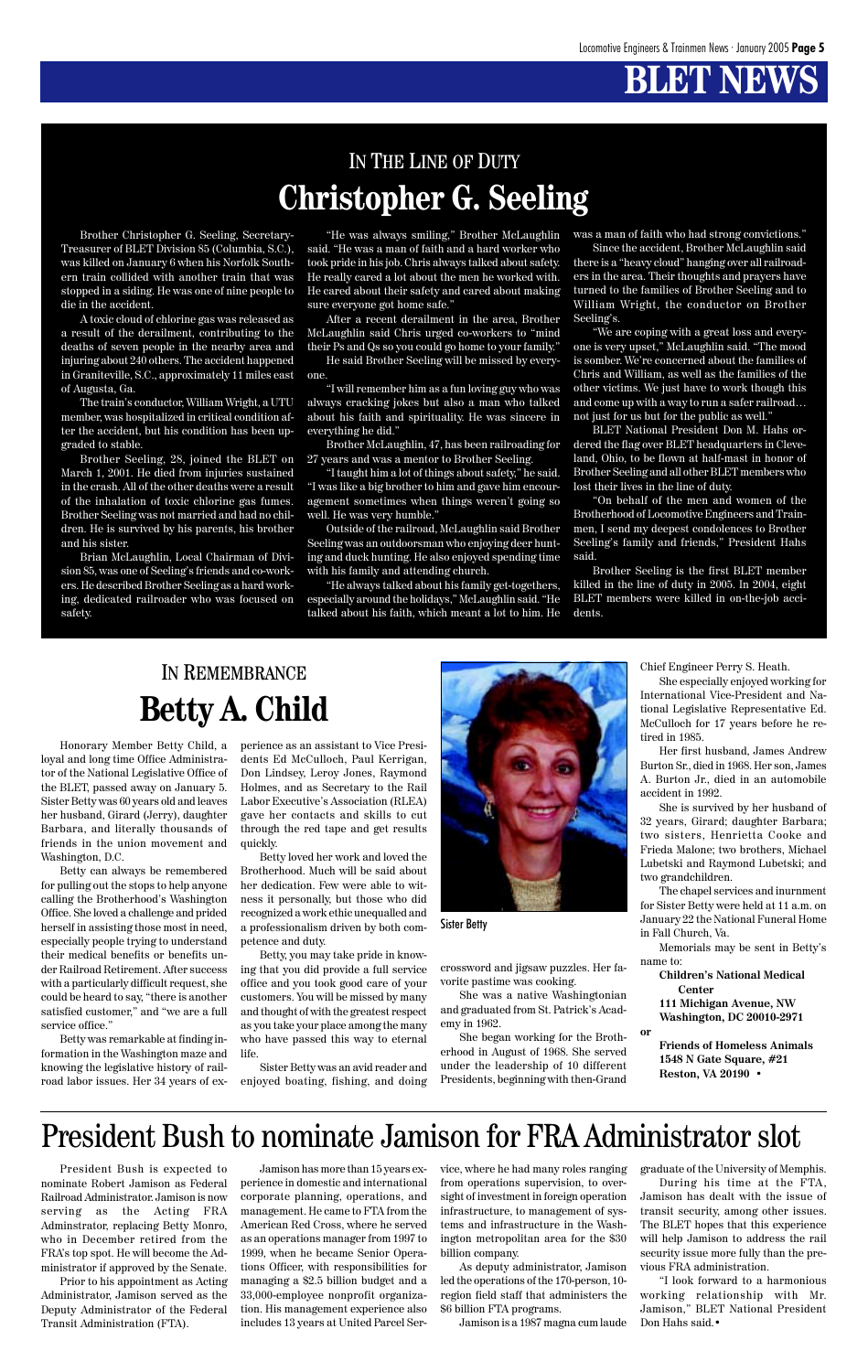## **BLET NEWS**

*(BLET General Chairman John Koonce mailed the following letter to BLET National President Don Hahs on December 13.)*

#### Brother Hahs:

I would like to address the UTU's December 3rd website posting that was full of misinformation and is nothing more than a web of lies. I was the BLET General Chairman who negotiated the Illinois Central, MidSouth and South Rail Seniority Maintenance Fees and would like the truth of the matter to be made clear.

In the UTU's posting the unknown author states "Some years ago, the BLET imposed so-called 'seniority maintenance' fees on all Illinois Central and Kansas City Southern (including KCS subsidiary South Rail) employees holding engineer seniority dates. Unless those employees, who belonged to the UTU, paid the seniority maintenance fees to the BLET, they could not accumulate additional engineer seniority while working as engineers."

Although I negotiated the Seniority Maintenance Fee on the Illinois Central Railroad in 1997, it was never "imposed" as the UTU would like many of its members to believe. The Seniority Maintenance Fee was negotiated on the Illinois Central as a "fight fire with fire" type agreement and the UTU General Chairman chose not to

implement his Seniority Retention Fee. I would guess one of the reasons the UTU chose not to implement the fee is because there are not many trainmen on the Illinois Central that belong to the BLET and the UTU-E on the Illinois Central is also almost nonexistent.

As far as the KCS subsidiary South Rail — yes, in September 2000 I was instructed by the BLET Division (BLE at that time) to implement the seniority maintenance fee. I also implemented the same on the MidSouth Rail Corporation under the BLET's membership instructions there. It should be noted that the UTU already had seniority retention fees on both KCS properties since 1995. The BLET Local Chairmen repeatedly requested that the UTU Local Chairmen suspend their retention fees and take the freeze off our Engineer's seniority, but this went on deaf ears — that is the only reason that there was a BLET seniority maintenance fee implemented on the properties I represent.

On the South Rail, there were two UTU engineers who refused to pay the fee so I requested that the Carrier freeze their seniority as of September 2000. It should come as no surprise that the Carrier sided with the UTU (tells you something doesn't it?) and would not freeze the two engineers' seniority, so I took the Carrier to Arbitration at the NRAB First Division. As you can see by the

UTU website, I won the dispute.

What I thought was ironic about the First Division Award was that the Neutral referred to both the Carrier and the UTU's position as illogical. Actually, their position was logical — logical in the sense that both of them are in bed together and, therefore, they think the same. I guess this is where the term "Company Union" came from.

The UTU posting also states "that case arose from two South Rail engineers who refused to pay the maintenance fee to the BLET. As a result, the BLET froze their engineer seniority." This is another lie. As of the date of this letter neither engineers' seniority is frozen. The Award is effective within thirty days from November 24, 2004. Within this 30 days each of the engineers will have to make up their mind if they want to:

(1) Stay in the UTU and pay a fee (actually a double fee from September 2000 until January 1, 2005), or

(2) Join the BLET and become a member (along with the regular dues remittance pay the back fee from September 2000 until January 1, 2005), or

(3) Not pay the fee or join the BLET, which on January 1, 2005 the engineer's seniority will be frozen as of the date of September 1, 2000.

The Neutral made a very valid point in awarding back payment of the fee — why

# **GC Koonce: Clarifying UTU misinformation**

A recent posting on the UTU website titled, "BLET members face huge legal fees," is nothing more than an attempt by UTU leaders to divert attention from their own embarrassing predicament.

The BLET reported in December that UTU will be forced to use the dues money of its hardworking members to pay the legal fees of the largest and most powerful railroad companies in the world because of the indemnity clause in the "Letter of Intent" signed by UTU leaders.

"While UTU leaders issue idle threats about what they and their lawyers will do, the fact of the matter is that they agreed to pay for management's legal fees," BLET National President Don Hahs said. "It's right there in black and white. It is obvious they are attempting to divert attention away from their embarrassingly close relationship with management."

It is also "curious" that UTU leaders have publicly denounced "free riders" and "no-bills," when many of their own members — in the UTU-E — belong to the engineer's craft. Even though the BLET holds the contract for the engineer's craft, UTU-E members have paid dues to the UTU for years. It wasn't until the shoe was on the other foot — when trainmen began joining the BLET in droves — that these "no-bills" suddenly became problematic for the UTU leadership. It should also be noted that the UTU's own president — Paul Thompson — is one of the so-called "free riders," paying dues to the UTU while holding seniority as a locomotive engineer.

"It is a shame the UTU would insult its own UTU-E members by stopping just short of calling them freeloaders," President Hahs said. •

### The UTU is at it again

should both of these engineers get by with not paying the fee from September 2000 when the rest of the engineers have complied with the Rule.

Anyway, I just wanted to set the record straight and bring to light the continuing broadcast of lies and deceit that the UTU wants its members to believe.

Fraternally yours, **John R. Koonce**

General Chairman, BLET CN/IC-CCP, KCS/MRC, SR, GWWR and METRA Electric

### **NEWS BRIEFS**

#### UP stuck in the mud

The Union Pacific Corp. said its capacity to move freight to and from West Coast ports will be cut by a third "for an extended period" after mudslides and flooding severed the railroad's main artery to the Midwest. The railroad has effectively embargoed all new cargo while it deals with the track outages in the mountains east of Las Vegas, forcing shippers to seek alternative routes for everything from fresh fruit to parts for just-in-time assembly lines.

At one point, four of the railroad's five rail lines in the Los Angeles area had been severed as a result of flooding and landslides associated with the storms that have pounded Southern California.

By January 13, however, the railroad said only two lines remained shut down — the mainline to the Midwest and the coastal mainline north of Los Angeles that passes through La Conchita, where 10 people died in a mudslide.

"We are facing great challenges in the wake of this severe weather in the West," said Dick Davidson, UP's chairman and chief executive. Davidson said he did not know when service would be restored on the two lines.

Because Union Pacific handles roughly half the rail traffic out of California, the disruption could threaten the state's farmers, shippers in the Midwest and the Port of Long Beach, where goods imported from Asia already are stacked up on docks awaiting shipment, economists said. Union Pacific spokesman John Bromley said the Burlington Northern Santa Fe Railway Co., which also operates a mainline from Long Beach to the Midwest and did not suffer any track damage, is permitting the Union Pacific to operate some trains on its tracks. Other trains will be rerouted, probably through Texas. Union Pacific has suffered the most damage because its tracks are higher in elevation than Burlington Northern's and were first to be hit by mudslides, Bromley said. The damage was made worse, he said, because "the slides have occurred in areas where we've had all the forest fires, and the ground cover was burned off."

The disruption is the latest that the Union Pacific has had to deal with in the past decade. In the late 1990s, service virtually was shut down as a result of struggles from combining operations with the Southern Pacific Railroad after a merger. In the past few years, the railroad has faced crew shortages, as employees opted for early retirement programs.

*(From the Chicago Tribune, Los Angeles Times and other news wire services.)* •

#### NS wreck kills nine in Graniteville, S.C.

In one of the worst hazardous materials spills in 30 years, nine people were killed and more than 200 hospitalized when a Norfolk Southern derailment in Graniteville, S.C., on January 5. The town's 5,000 residents were forced to evacuate after a cloud of toxic chlorine gas was released during the accident.

The accident was thought to be the country's worst chemical train wreck since 1978, when 15 people were killed in Waverly, Tenn.

Included in the dead is BLET member Christopher Seeling, 28, SecretaryTreasurer of BLET Division 85 in Columbia, S.C. (see obituary on page 5).

Brother Seeling's 42-car freight train, en route from Macon, Ga., to Columbia, S.C., was diverted into a siding in Graniteville where it collided with a parked train. The National Transportation Safety Board's investigation focused on the crew of the parked train and if the crew was distracted or fatigued and failed to reset the switch. Members of the BLET's Safety Task Force were on hand to assist the NTSB in its investigation. As a result of the crash, the Federal Railroad Administration issued a new safety recommendation to railroads regarding manual switches. In it, the FRA suggests that rail companies make sure their rules require train crews who handle hand-operated switches to advise a dispatcher after they restore track switches to their normal position. The FRA also said a train's conductor and engineer should sign a form saying they know in what position they left the switch.

*(Information for this report compiled from The State (Columbia, S.C.), and the Associated Press.)* •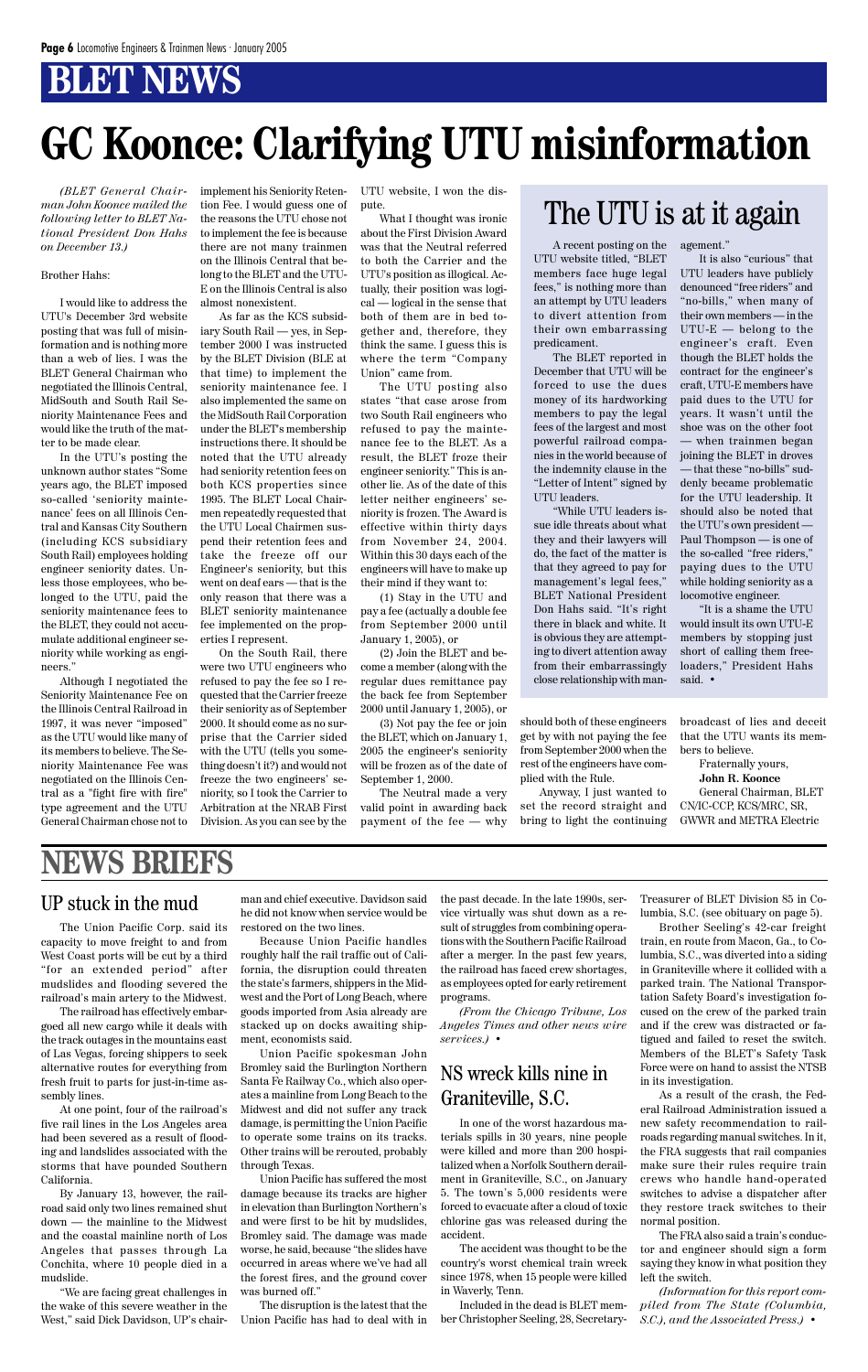## **BLET NEWS**

The BLET's Norfolk Southern General Committees of Adjustment are pleased to announce details of a Long Term Disability Plan for its members.

NS Vice General Chairman W.A. "Billy" Thompson is the plan's Administrator and all questions



should be directed to him.

Brother Thompson provided the following information to the National Division for distribution.

#### **Important Information Regarding the Norfolk Southern Disability Coverage**

Effective January 1, 2005, we have determined that there are 4,821 Engineers on the eligibility list qualifying for benefits from the plan predicated by the preponderance of their earnings.

Each year, a review of all engineer's earnings will be made from July 1 through June 30 to determine who is eligible. Coverage will be updated every January 1. Coverage begins January 1, 2005.

#### **What should I do if I become disabled?**

Call the plan administrator, Vice General Chairman W.A. "Billy" Thompson, at his office (724) 695- 3435 or his cell (412) 848-1289 as soon as possible if you believe that you will be out of work longer than 30 days. You don't need to wait until 30 days goes by. This way the process will start sooner, getting you paid quicker.

Vice General Chairman Thompson will complete the employer section of a claim form and verify eligibility. He will mail you the claim form. Fill out the employee section and have your doctor complete the doctor section. Mail or fax the completed form and medical records to UNUMProvident at the following address. The address is also at the top of the claim form.

The Benefits Center P.O. Box 100158 Columbia SC 29202-3158 Phone: 800-858-6843 Fax: 800-447-2498

#### **How is my claim processed by UNUM Provident once they receive my claim form?**

Your claim starts out in the Intake Department. A representative of the Intake Department will review your claim to make sure that all sections are included and that all of the required fields have been filled out. Then the Intake Specialist will route your claim to the appropriate benefit specialist, based upon your diagnosis, in one of five impairment units (cardiac, cancer, orthopedic, behavioral health or general medical) for management or payment.

Your benefits specialist will then review the claim

## BLET announces Long Term Disability plan for NS members

and may request additional medical records from your physician. Once the benefit specialist has received all of the requested information, the file will be reviewed and a decision will be determined. You must be considered medically disabled and unable to perform the material and substantial duties of your regular occupation according to your policy.

#### **How do I check on the status of my claim once it has been received by UNUM Provident?**

Call the UNUM Provident Contact Center at (800) 858-6843. The Contact Center cannot make a decision about your eligibility to collect benefits but can answer many of the questions that you might have about your claim, i.e. "What is needed to complete my claim?" Your claims specialist requested the MRI report from your Physician, once he receives that; we can make a decision on your claim.

#### **What should I do if I have a question or concern that I feel UNUM Provident can't help me with or if I have a question regarding the plan benefits?**

Call Locomotive Disability Specialists at (800) 596-6445. Regina Cione, Christy Del Pizzo or Jim DiDonato will assist you with any questions. A PDF outlining the plan is on the BLET website at:

http://www.ble-t.org/pr/pdf/NegotiatedBenefits 7\_27\_04.pdf . •

The Long Island Railroad (LIRR) is under fire by locomotive engineers for taking unnecessary risks with safety and jeopardizing service to tens of thousands of commuters.

The LIRR, which has engaged Canadian firm Bombardier to perform maintenance work covered by warranty on commuter trains and cars at the Arch Street Yard in Queens, plans to use non-union, unqualified and uncertified Bombardier employees to operate trains beginning January 1, 2005 — putting safety at risk and violating the railroad's contract with the Brotherhood of Locomotive Engineers and Trainmen (BLET).

Robert M. Evers, General Chairman of the BLET, which represents Engineers on the LIRR, notified LIRR President James Dermody that Locomotive Engineers will walk off the job if and when a Bombardier employee operates a train or moves an M-7 car anywhere on LIRR property.

"There are no warranty issues concerning the movement of trains and engines on the LIRR," Evers said. "Why

entrust a floundering company when the railroad already employs experienced, certified engineers and trainmen?"

Bombardier, which suffered a \$141 million loss during the first nine months of 2004, witnessed the abrupt departure of CEO Paul Tellier and recently announced it was cutting 7,600 jobs in their transportation division, including 2,200 jobs in its rail division.

In light of MTA/LIRR budget difficulties resulting in substantial fare increases and future service cutbacks, "We wonder who is responsible for spending millions of dollars of taxpayers' money to build a facility for the exclusive use of a private company," Chairman Evers said. "Perhaps an investigation by the MTA Inspector General or the appropriate State Agency is in order."

The BLET represents 55,000 professional Locomotive Engineers and Trainmen throughout the United States. It is a Division of the International Brotherhood of Teamsters' Rail Conference. •

### LIRR under fire from engineers for putting safety, passenger service at risk

The Union Pacific's request to inspect safety critical equipment on its trains in Mexico was denied on December 17 by the Federal Railroad Administration (FRA).

The Union Pacific sought a waiver that would have allowed inspection and tests of its locomotives to be performed by employees of Transportacion Ferroviaria Mexicana (TFM). The waiver, if granted by the FRA, would have allowed

the TFM railroad to inspect the equipment and fulfill the requirements of "Pre-Departure Inspection," "229.21 Locomotive Daily Inspection," "End-of-Train Device Testing and Inspection," and the all important, "Initial Terminal Class I Brake Test." The trains then would have been allowed to move into



the U.S. for a distance of up to 1,000 miles before receiving another inspection.

The Brotherhood of Locomotive En-

gineers and Trainmen (BLET) testified against the Union Pacific's request at an FRA public hearing in Washington, D.C., on October 1.

During the hearing, Terry Briggs, Chairman of the BLET's Texas State Legislative Board, testified that training materials provided

to Mexican employees were faulty. In some cases, Briggs said, the translated material was not a direct translation of 49 CFR 232, 215, 229 and 231, portions of the Code of Federal Regulations that govern locomotive inspections. In addition, Briggs provided evidence that in some cases text was omitted or deleted, ranging from single words to entire sections numbering 20 or 30 pages.

The FRA cited the incorrect documents as one of the four main reasons for rejecting the Union Pacific's waiver request. Other reasons for rejecting the UP request include:

• Documentation of employee training and qualifications. The FRA said that UP and TFM failed to provide documentation that TFM personnel are trained in accordance with standards equivalent to those required by the FRA.

• Inspection findings. The FRA found that the condition of autorack unit trains as delivered by TFM to be unsatisfactory when compared with trains inspected by UP personnel, noting that "general manifest trains were notably inferior in quality."

• Management of principal/agent

relationship. In its decision, the FRA wrote that, "TFM maintains its own active transportation business and delivers trains to Texas-Mexican Railway, as well as UP. The Mexican Government does not yet enforce equivalent or compatible standards. Accordingly, UP will need to actively oversee TFM's performance of inspections for UP.

In this regard, commenters called attention to safety problems recently evidenced on UP's Southern Region, contending in effect that this calls into question UP's ability to manage this relationship."

BLET National President Don Hahs called the favorable ruling a victory for rail labor and thanked Brother Briggs and Brother Bob Harvey, the BLET's Regulatory Research Coordinator, for delivering critical testimony and evidence. •

## **FRA denies UP request to inspect trains in Mexico**

### **PASSENGER RAIL NEWS**

Ruling represents major victory for Rail Labor; BLET provides evidence key to FRA decision